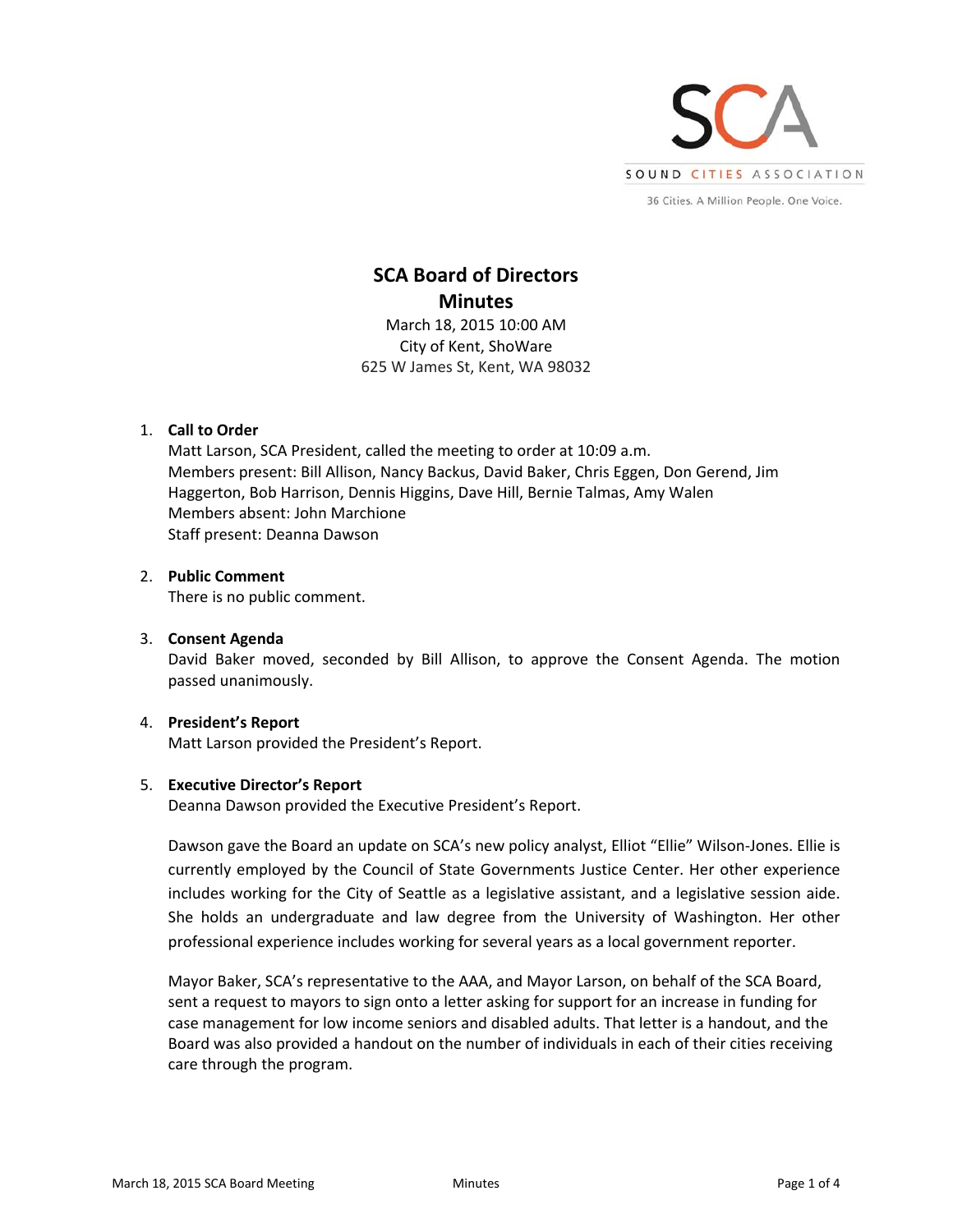The County Council has voted to put the public safety radio levy on the April ballot. See handout.

There are vacancies on EMAC and PSRC Transit Access Working Group. The call for nominations went out today.

SCA will have a pre‐PIC workshop on the "Best Starts for Kids" levy in April. Dawson asked if any members of the Board could attend the Youth Action Plan Task Force meeting on Friday.

SCA has been asked to participate in a Washington State Department of Corrections (DOC) and King County Reentry Task Force. The focus of the Task Force and Workgroup is shifting from planning to effectively implementing the grant‐funded demonstration project. The intent is establishing a client‐centered, team‐based reentry approach to pilot that will expand access to reentry resources and will build stronger relationships with community providers to extend service networks. Dana Ralph from Kent is participating, SCA will monitor and staff as needed.

Dawson communicated to the Board a request from Councilmember Lydia Assefa‐Dawson regarding a Resource Fair being sponsored by the King County Housing Authority, and a request that SCA help to get mayors to sign on in support of the event. The Board agreed that this was a good idea.

Dawson reported on SCA economic development activities. SCA is working on co‐sponsoring an economic development summit, bringing together public sector partners on economic development. The tentative date would be May 12, 2015. The Board of the EDC was elected earlier this month. SCA has a number of city representatives on the Board, as well as Dawson representing SCA as an organization. Mayor Backus of Auburn was elected to the Executive Board, and was elected Treasurer of the EDC. The Board congratulated Backus. Dawson reminded members about the April 1 networking dinner with Maud Daudon from the Chamber, and inquired as to whether other members would like to join the intercity mission to Chicago.

Dawson gave an update on the upcoming SCA audit. She also noted that SCA would be looking at having the audit firm do SCA's taxes to increase accountability. SCA is also working with audit firm on ways for the organization to go "paperless." The Board agreed that in an effort to go paperless, they would dispense with the Board sign in sheet, and instead simply note who is present in the minutes.

Dawson gave an update on meetings held since the last Board meeting including: Puget Sound Energy, Foster Pepper, North End Mayors and Valley Mayors, City Managers, PSRC, Seattle Councilmember Sally Clark. She gave an update on the SCA caucus chair training.

#### 6. **Bank Accounts**

Deanna Dawson explained for the Board the rationale for closing the Umpqua Main Street Money Market account, given that Sterling and Umpqua had merged. Don Gerend moved, seconded by David Baker, to close the Umpqua Main Street Money Market account, open a Harborstone Credit Union business money market and business savings accounts, with authorized signers as dictated by SCA Board Policy 202, and approve banking resolution for Harborstone Credit Union. The motion passed unanimously.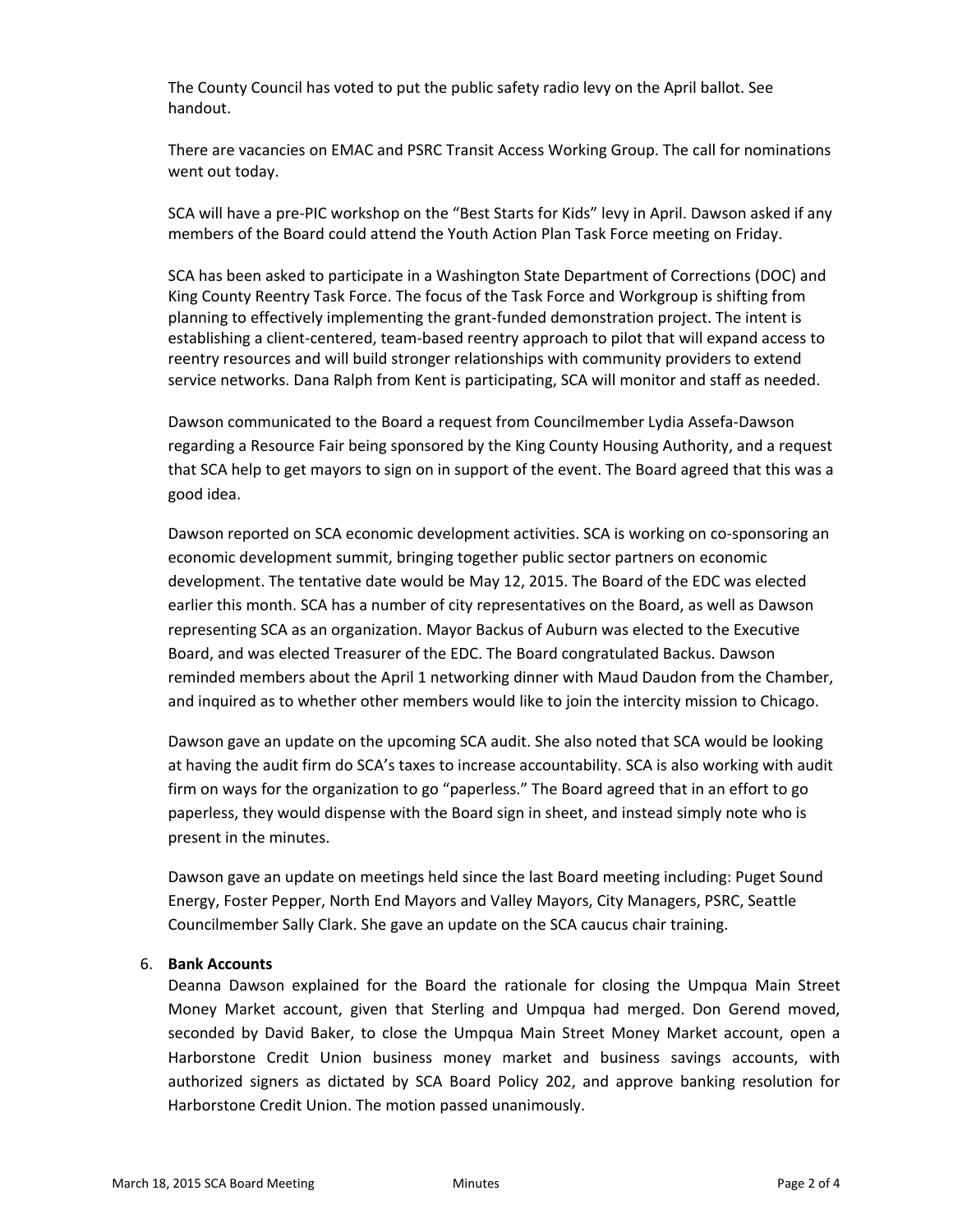## 7. **PIC Chair's Report**

Bernie Talmas provided the PIC Chair's Report. See minutes from the PIC meeting.

Talmas moved, seconded by Amy Walen, to direct staff to draft on behalf of the Board a request that the Committee to End Homelessness (CEH) adopt a new timeline for adoption of the strategic plan. The current iteration of the draft plan is lacking detail on costs, the sources of funding, and who will be the lead partner responsible for implementation of various strategies. The feedback received from cities to date suggests a need for a robust process involving cities and other partners in order to develop the detail currently lacking in the plan, as well as the need for an implementation strategy. This process will take more time than that currently scheduled by the CEH prior to adoption of the plan. Cities also need an opportunity to fully review and provide meaningful feedback on the revised draft strategies as they are developed. The motion passed unanimously.

The Board discussed the CEH plan. Mayor Jim Haggerton noted that there was also a plan to end veterans' homelessness by 2015. The current plan needs to be better coordinated with those efforts.

The Board discussed the report on the Solid Waste Transfer Station Plan, the upcoming Comprehensive Plan, and the "road to 70%" recycling task force. The Board discussed attempting to get all cities to come together around best practices to increase recycling.

## 8. **City Manager's Report**

Bob Harrison provided the City Manager's Report. At the last meeting of the group, there was a report on "high performance organizations." There was also an update on the ICMA conference set to be held in Seattle in September.

#### 9. **Economic Development Council of Seattle and King County Report**

Nancy Backus provided the Economic Development Council of Seattle and King County Report. Mayor Jim Haggerton brought to the Board's attention a bill that would prevent cities from using eminent domain to support economic development. Staff agreed to track the bill.

#### 10. **National League of Cities (NLC) Update**

Don Gerend provided the National League of Cities (NLC) Update.

#### 11. **Discussion Items**

a. The Board briefly discussed items as a follow up from the 2015 Board Retreat Items. The Board agreed with the direction of the documents sent by staff on mapping board relationships. Dawson noted that a priority item was meeting with Seattle, and that those meetings are being scheduled. Another priority was human services, and ensuring that SCA was involved on initiatives on this topic. The Board reviewed current initiatives, including the Committee to End Homelessness Draft Strategic Plan Update, Communities of Opportunity, Youth Action Plan, Best Starts for Kids, and Area Agency on Aging.

b. The Board discussed SCA's current policy on committee term limits. Dawson brought to the Board's attention that SCA's caucus chair on a PSRC committee was potentially in line to become a future chair of the committee, but could possibly reach her term limit prior to this happening. This is an issue that would arise at PSRC, where chairs of committees rotate between